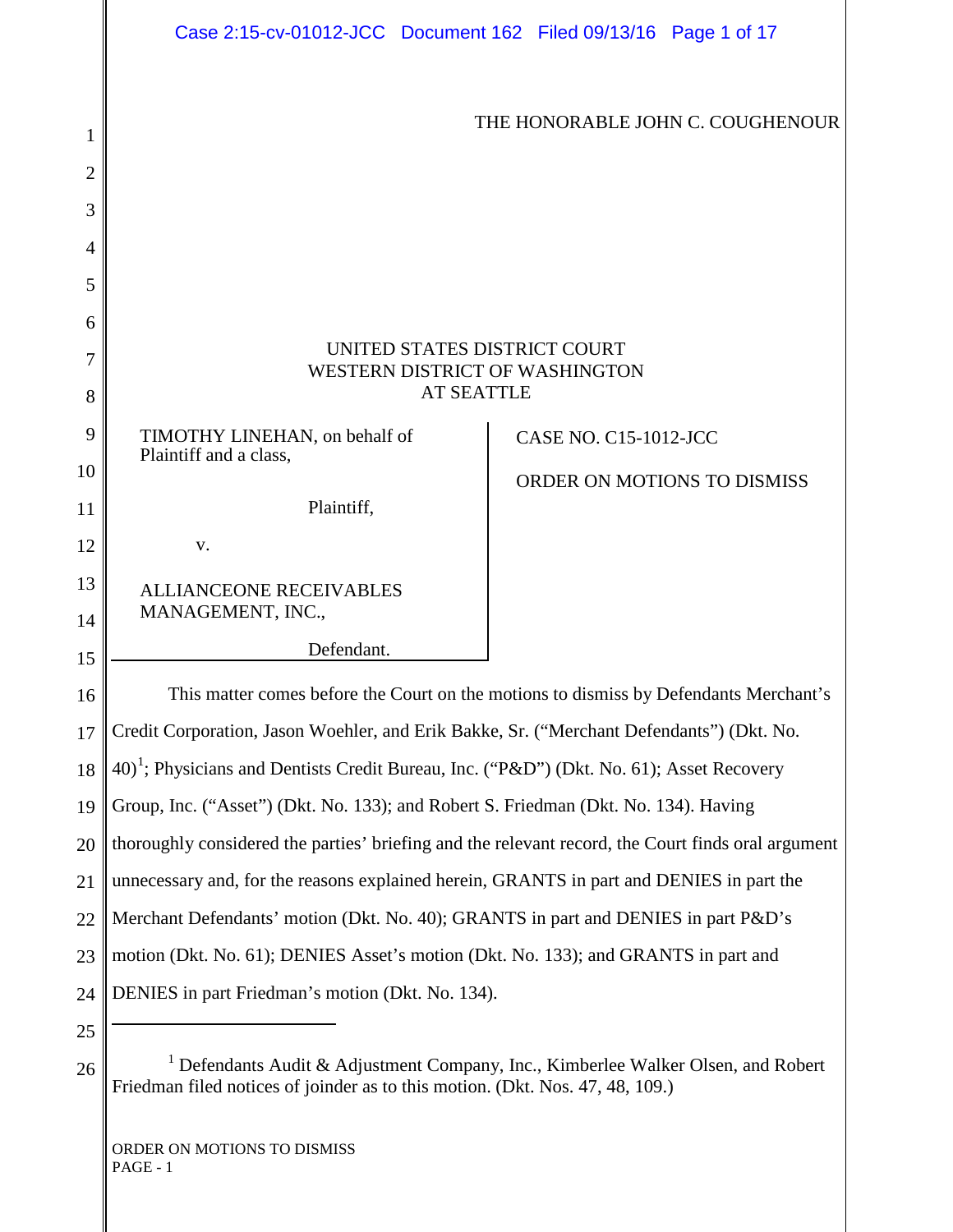#### $1 \parallel I$ . **I. BACKGROUND**

| $\overline{2}$ | Plaintiffs in these consolidated cases assert that Defendants filed debt collection suits in                                                                                                |  |  |  |
|----------------|---------------------------------------------------------------------------------------------------------------------------------------------------------------------------------------------|--|--|--|
| 3              | an improper venue, violating the Fair Debt Collection Practices Act (FDCPA). See 15 U.S.C.                                                                                                  |  |  |  |
| $\overline{4}$ | § 1692i(a)(2) ("Any debt collector who brings any legal action on a debt against any consumer                                                                                               |  |  |  |
| 5              | shall bring such action only in the judicial district or similar legal entity in which such                                                                                                 |  |  |  |
| 6              | consumer signed the contract sued upon; or in which such consumer resides at the                                                                                                            |  |  |  |
| 7              | commencement of the action."). Defendants filed their suits in specific subdivisions of the King                                                                                            |  |  |  |
| 8              | County District Court pursuant to the court's general administrative orders (GAOs). However,                                                                                                |  |  |  |
| 9              | Plaintiffs do not reside in the subdivisions where the suits against them were filed, nor were their                                                                                        |  |  |  |
| 10             | contracts signed there. Plaintiffs allege that each subdivision constitutes a separate "judicial                                                                                            |  |  |  |
| 11             | district or similar legal entity" under § 1692i and that Defendants thus violated the FDCPA by                                                                                              |  |  |  |
| 12             | filing in different divisions.                                                                                                                                                              |  |  |  |
| 13             | The Court has previously ruled on three motions to dismiss in these consolidated cases.                                                                                                     |  |  |  |
| 14             | (See Dkt. No. 26; Dkt. No. 44; C15-1196-RSL, Dkt. No. 85.) The Court reached the following                                                                                                  |  |  |  |
| 15             | relevant conclusions:                                                                                                                                                                       |  |  |  |
| 16<br>17       | "[T] he divisions of the King County District Court constitute judicial<br>$\bullet$<br>entities for the purposes of § 1692i." (Dkt. No. 26 at 4; see also C15-1196,                        |  |  |  |
| 18<br>19       | Dkt. No. 85 at 4-8.)<br>"An FDCPA violation constitutes a <i>per se</i> violation of the [Washington<br>Consumer Protection Act (WCPA)]." (Dkt. No. 26 at 4; see also Dkt. No.<br>44 at 4.) |  |  |  |
| 20             |                                                                                                                                                                                             |  |  |  |
| 21             | "[A]n attorney and client cannot be co-conspirators [because w]here an<br>agent is acting within the scope of his or her agency, the agent's acts are                                       |  |  |  |
| 22             | legally considered to be the acts of the principal." (Dkt. No. 44 at 4.)                                                                                                                    |  |  |  |
| 23             | "To the extent [a court administrative order] is inconsistent with the<br>FDCPA, it is preempted." (C15-1196, Dkt. No. 85 at 3; see also Dkt. No.                                           |  |  |  |
| 24             | 26 at 3.)                                                                                                                                                                                   |  |  |  |
| 25             | The Court now considers the four remaining motions to dismiss (Dkt. Nos. 40, 61, 133, 134).                                                                                                 |  |  |  |
| 26             | The motions are as follows:                                                                                                                                                                 |  |  |  |
|                | ORDER ON MOTIONS TO DISMISS<br>PAGE - 2                                                                                                                                                     |  |  |  |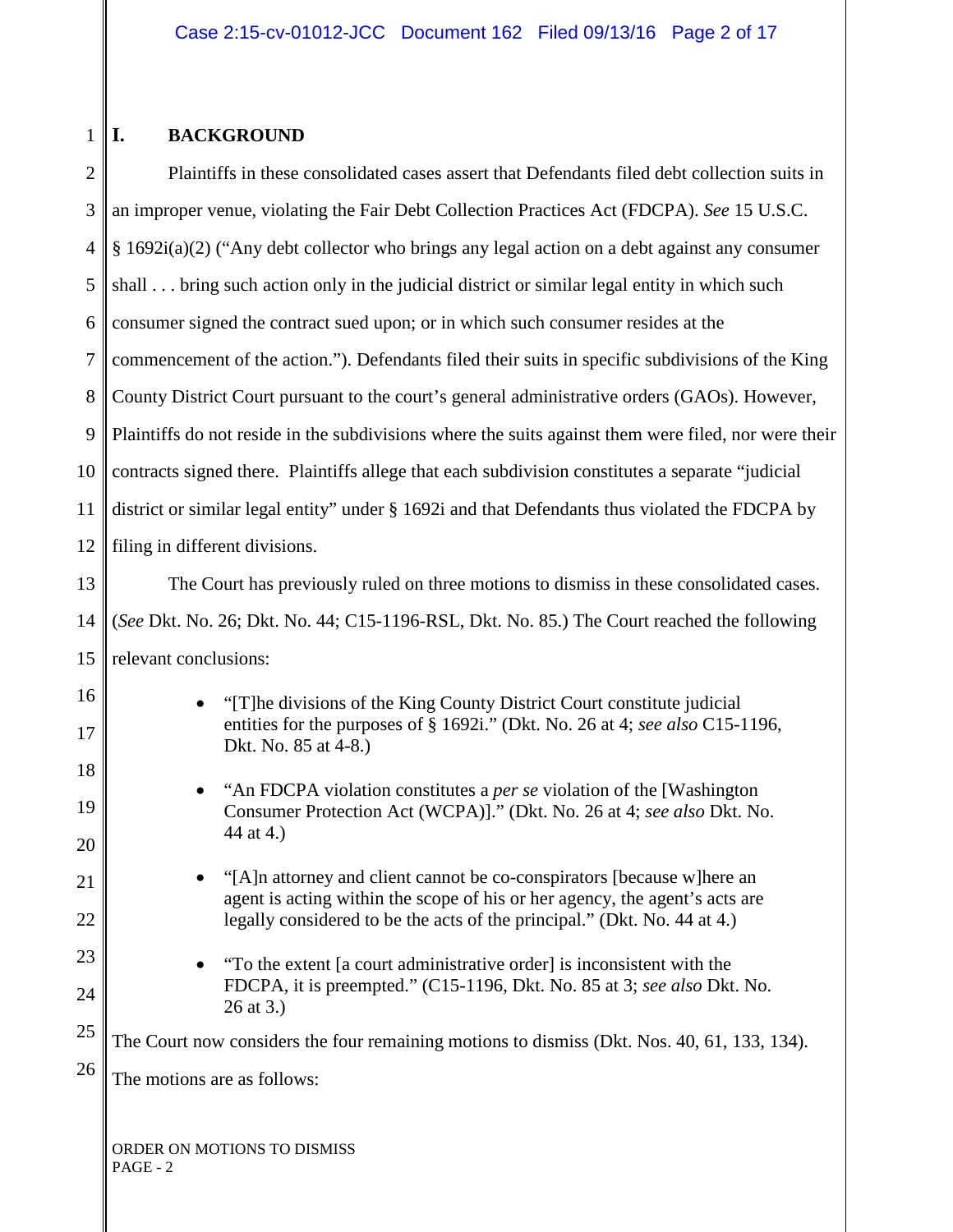1 2 3 4 (1) The Merchant Defendants move to dismiss the second amended complaint by Plaintiffs Portia Jones and Scott Jones (Dkt. No. 89), arguing that § 1692i is void for vagueness and that, if this case is not dismissed, King County must be joined as a necessary party. $2$  (Dkt.) No. 40 at 2.)

5 6 7 8 9 (2) P&D moves to dismiss Plaintiff Joshua Auxier's first amended complaint (C16-0025- JCC, Dkt. No. 11), arguing that King County—not its subdivisions—is the proper judicial district under § 1692i; that § 1692i is void for vagueness; that § 1692i, as interpreted by this Court, violates the separation of powers doctrine; and that Auxier fails to plead an adequate WCPA or civil conspiracy claim. (Dkt. No. 61 at 6-7.)

10 11 12 13 (3) Asset moves to dismiss the complaint by Plaintiffs Natalie Simmons, *et al.* ("Simmons Plaintiffs") (C16-0794-JCC, Dkt. No. 1), arguing that "judicial district or similar legal entity" does not mean each subdivision of the King County District Court and that Plaintiffs fail to plead an adequate claim under the WCPA. (Dkt. No. 133 at 6.)

14 15 16 17 (4) Friedman moves to dismiss the complaint by the Simmons Plaintiffs, arguing that § 1692i is void for vagueness; that the Simmons Plaintiffs lack standing to pursue their FDCPA claim; that they fail to plead an adequate claim under the WCPA; and that, if this case is not dismissed, King County must be joined as a necessary party.<sup>[3](#page-2-0)</sup> (Dkt. No. 134 at 1-2.)

18 19

20

 $\overline{a}$ 

- 21
- 22

23

<sup>2</sup> The Merchants Defendants also initially argued that  $\S$  1692i violates the Tenth Amendment, but later withdrew that argument. (Dkt. No. 40 at 2; Dkt. No. 57 at 9.)

<span id="page-2-1"></span><span id="page-2-0"></span>24 25 26 <sup>3</sup> Friedman also raises a number of arguments for the first time in his reply brief in support of the Merchant Defendants' motion to dismiss. (*See* Dkt. No. 58.) These arguments are untimely raised. *See Docusign, Inc. v. Sertifi, Inc.*, 468 F. Supp. 2d 1305, 1307 (W.D. Wash. 2006) ("It is well established that new arguments and evidence presented for the first time in Reply are waived."). Moreover, given that Friedman's arguments are largely fact-based, they are more appropriately raised in the summary judgment context.

ORDER ON MOTIONS TO DISMISS PAGE - 3

//

//

//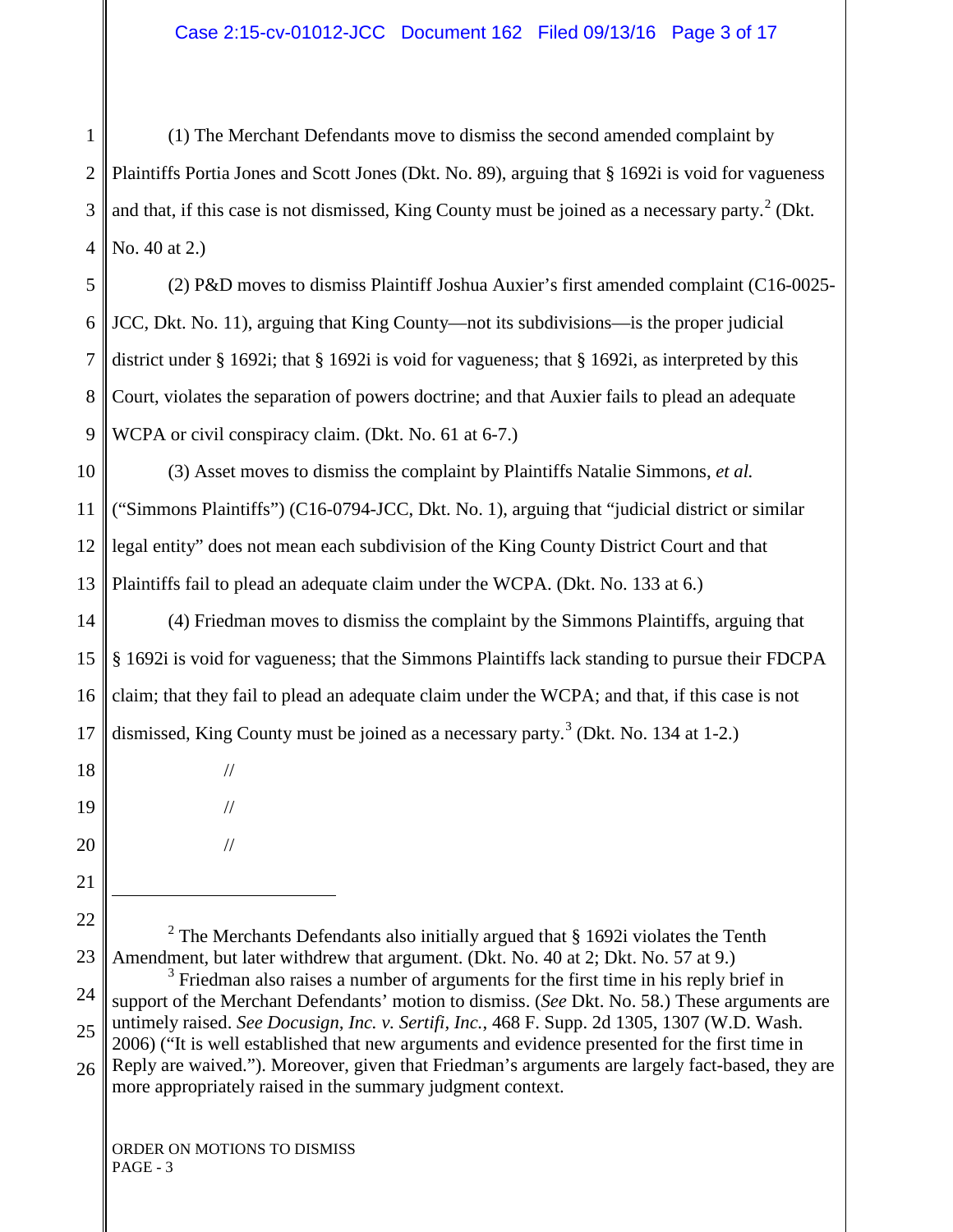#### 1 **II. DISCUSSION**

# 2 3

4

5

6

8

### **A. Fed. R. Civ. P. 12(b)(6) Standard**

7 A defendant may move for dismissal when a plaintiff "fails to state a claim upon which relief can be granted." Fed. R. Civ. P. 12(b)(6). To grant a motion to dismiss, the court must be able to conclude that the moving party is entitled to judgment as a matter of law, even after accepting all factual allegations in the complaint as true and construing them in the light most favorable to the non-moving party. *Fleming v. Pickard*, 581 F.3d 922, 925 (9th Cir. 2009).

**B. Judicial Notice**

9 10 11 12 13 14 On a motion to dismiss, the Court typically looks only to the face of the complaint. *Van Buskirk v. Cable News Network, Inc.*, 284 F.3d 977, 980 (9th Cir. 2002). However, at any stage of the proceeding, the Court may judicially notice a fact that is not subject to reasonable dispute because it can be accurately and readily determined from sources whose accuracy cannot reasonably be questioned. Fed. R. Evid. 201(b)(2), (d). The Court must take such notice if a party requests it and supplies the Court with the necessary information. Fed. R. Evid. 201(c)(2).

15 16 17 18 19 20 21 Here, multiple parties ask the Court to take judicial notice of the existence of certain Washington statutes, codes, rules, orders, and court records. (*See* Dkt. No. 40 at 2; Dkt. No. 61 at 3; Dkt. No. 119 at 5-6; Dkt. No. 134 at 3; Dkt. No. 145 at 5; Dkt. No. 146 at 11 n.6.) The Court finds that these facts cannot be reasonably disputed, because they come from public records whose accuracy cannot be reasonably questioned. The parties have supplied the Court with the necessary information to make this determination. Therefore, the Court GRANTS the requests to judicially notice these documents.

22

#### **C. Analysis**

23 24 25 26 Because many of Defendants' arguments overlap, the Court will address issues by subject matter, rather than by individual motion. First, however, the Court dismisses arguments that have already been resolved. To the extent any Defendant argues that "judicial district or similar legal entity" does not mean a subdivision of King County, the Court has already rejected this argument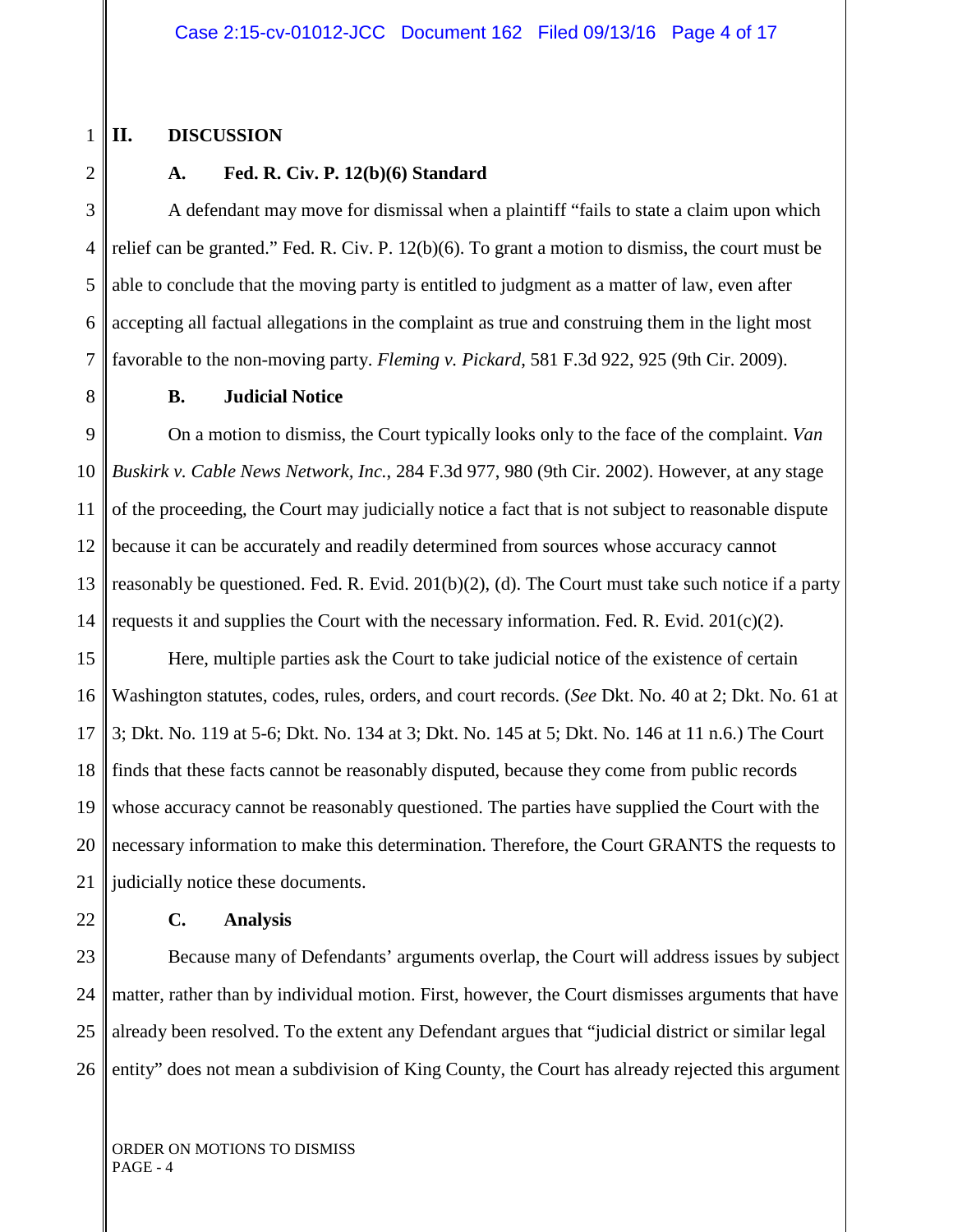1 2 3 4 5 6 7 8 9 10 11 and concluded to the contrary. (*See* Dkt. No. 26 at 3-4; Dkt. No. 44 at 3; C15-1196-RSL, Dkt. No. 85 at 4-8.) In addition, the Court has ruled that a Plaintiff may not bring a civil conspiracy claim based on the relationship between a debt collector and its attorney. (*See* Dkt. No. 44 at 4- 5.) Finally, multiple Defendants seek to dismiss WCPA claims, alleging that Plaintiffs failed to meet one or more requirements of that statute. But, as this Court already acknowledged, an FDCPA violation constitutes a *per se* violation of the WCPA. *See Panag v. Farmers Ins. Co. of Wash.*, 204 P.3d 885, 897 (Wash. 2009) ("When a violation of debt collection regulations occurs, it constitutes a per se violation of the CPA and the FTCA under state and federal law, reflecting the public policy significance of this industry."). If Plaintiffs have articulated a violation of the FDCPA, so too have they articulated a violation of the WCPA. (*See* Dkt. No. 26 at 4; Dkt. No. 44 at 4.)

12 13 14 15 Accordingly, Asset's motion to dismiss is DENIED in full; P&D's motion is GRANTED as to Auxier's civil conspiracy claim; and P&D's motion is DENIED as to Auxier's WCPA claim and as to the argument that King County is the proper "judicial district or similar legal entity" under § 1692i.

16

#### 1. Void for Vagueness

17 18 19 20 21 22 23 24 25 26 The Merchant Defendants, P&D, and Friedman assert that § 1692i, as applied in the context of King County, is void for vagueness. (Dkt. No. 40 at 6; Dkt. No. 61 at 23; Dkt. No. 134 at 11.) The vagueness doctrine is rooted in due process, stemming from the notion that it would be unfair to punish persons without adequate notice. *See Connally v. Gen. Constr. Co.*, 269 U.S. 385, 390-91 (1926). In the civil context, lesser specificity is required to overcome a vagueness challenge. *Village of Hoffman Estates v. Flipside, Hoffman Estates, Inc.*, 455 U.S. 489, 498-99 (1982). The Court asks whether the statute is "sufficiently explicit to inform those who are subject to it what conduct on their part will render them liable to its penalties." *Connally*, 269 U.S. at 391. Where, as here, a statute dictates or forbids certain conduct, its terms must not be so vague that people of "common intelligence must necessarily guess at its meaning and differ as to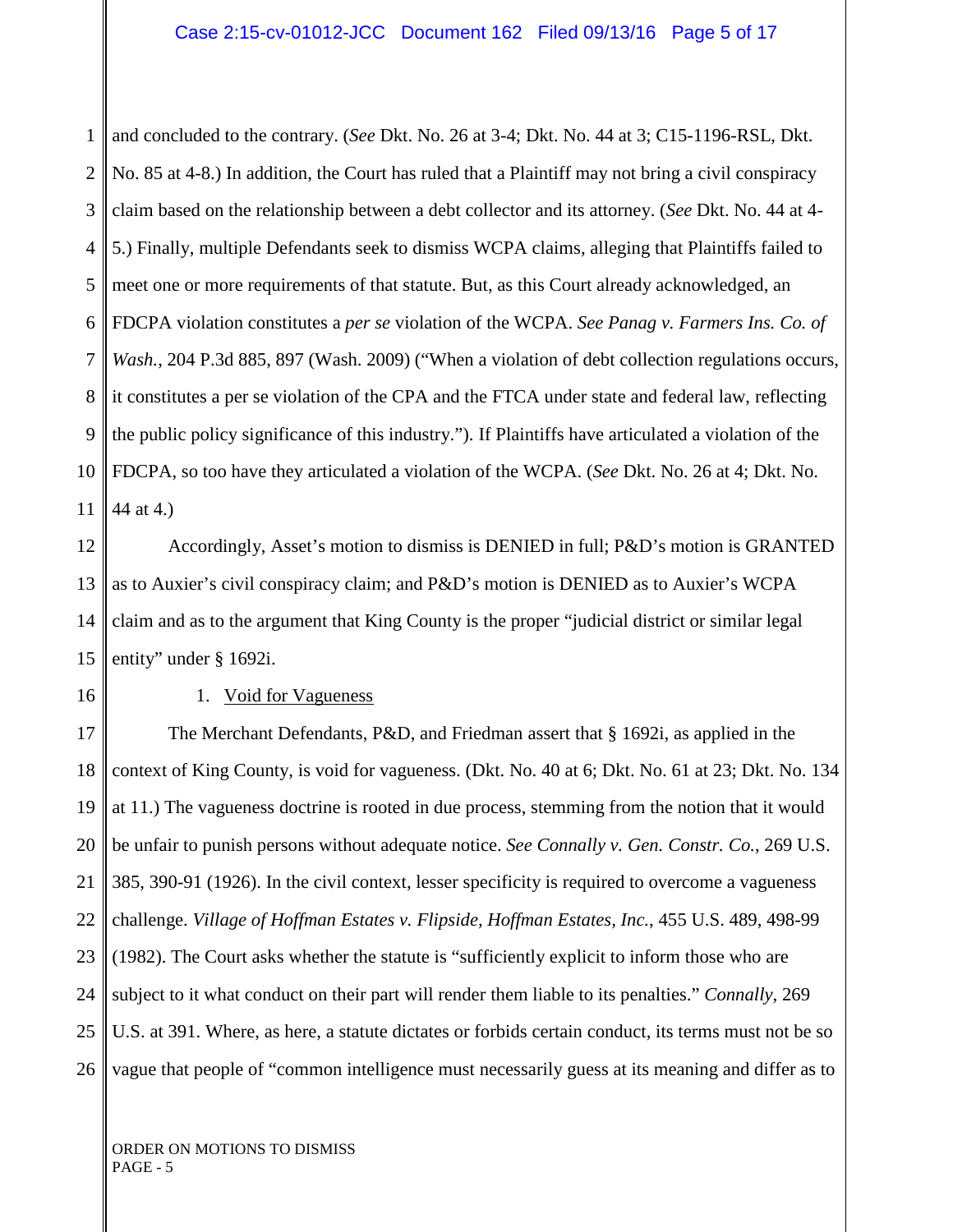1 its application." *Id.*

2 3 4 5 6 7 8 9 10 11 12 13 14 15 16 17 Citing to King County code, Washington law, and the GAOs, Defendants maintain that, in the context of this case, the phrase "judicial district or similar legal entity" does not provide adequate clarity. (Dkt. No. 40 at 7; Dkt. No. 134 at 13.) The Court disagrees. As both the undersigned and Judge Lasnik previously noted, the particular features of the King County District Court indicate that the relevant body is the subdivision. Although King County Code (KCC) § 2.68.070 states that "there is created a single district court, whose boundaries are all the area within the boundaries of King County," other aspects of its administration and structure show that its subdivisions are meaningful. "Venue," as prescribed in the Washington venue statute, includes both the "district" venue and the "division" venue of the King County District Court. Local Civil Rule (LCRLJ) 3.1. The Revised Code of Washington then provides that a debt collection action "may be brought in any district in which the defendant . . . resides at the time the complaint is filed . . . ." Wash. Rev. Code § 3.66.040(1). In addition, the court's local rules provide for transfers between the administrative divisions. Local Administrative Rule 0.18(2). As the Ninth Circuit indicated, a transfer mechanism is relevant when analyzing whether a debt collector violated § 1692i. *See Fox v. Citicorp Credit Servs., Inc.*, 15 F.3d 1507, 1515 (9th Cir. 1994).

18 19 20 21 22 23 24 25 Importantly, these provisions are in keeping with the spirit of KCC  $\S 2.68.005(A)$ , which provides that "a unified, countywide district court, utilizing existing court facilities as satellites, *while at the same time supporting the concept of local filing and handling of cases*, would provide for a more equitable and cost-effective system of justice for the citizens of King County." (Emphasis added.) This "local filing and handling" provision—especially understood in the context of a large county such as this—reflects a desire to provide a convenient venue for litigants. Similarly, the goal of the FDCPA is to provide a convenient venue for debtors. *See* 15 U.S.C. § 1692(a), (e).

26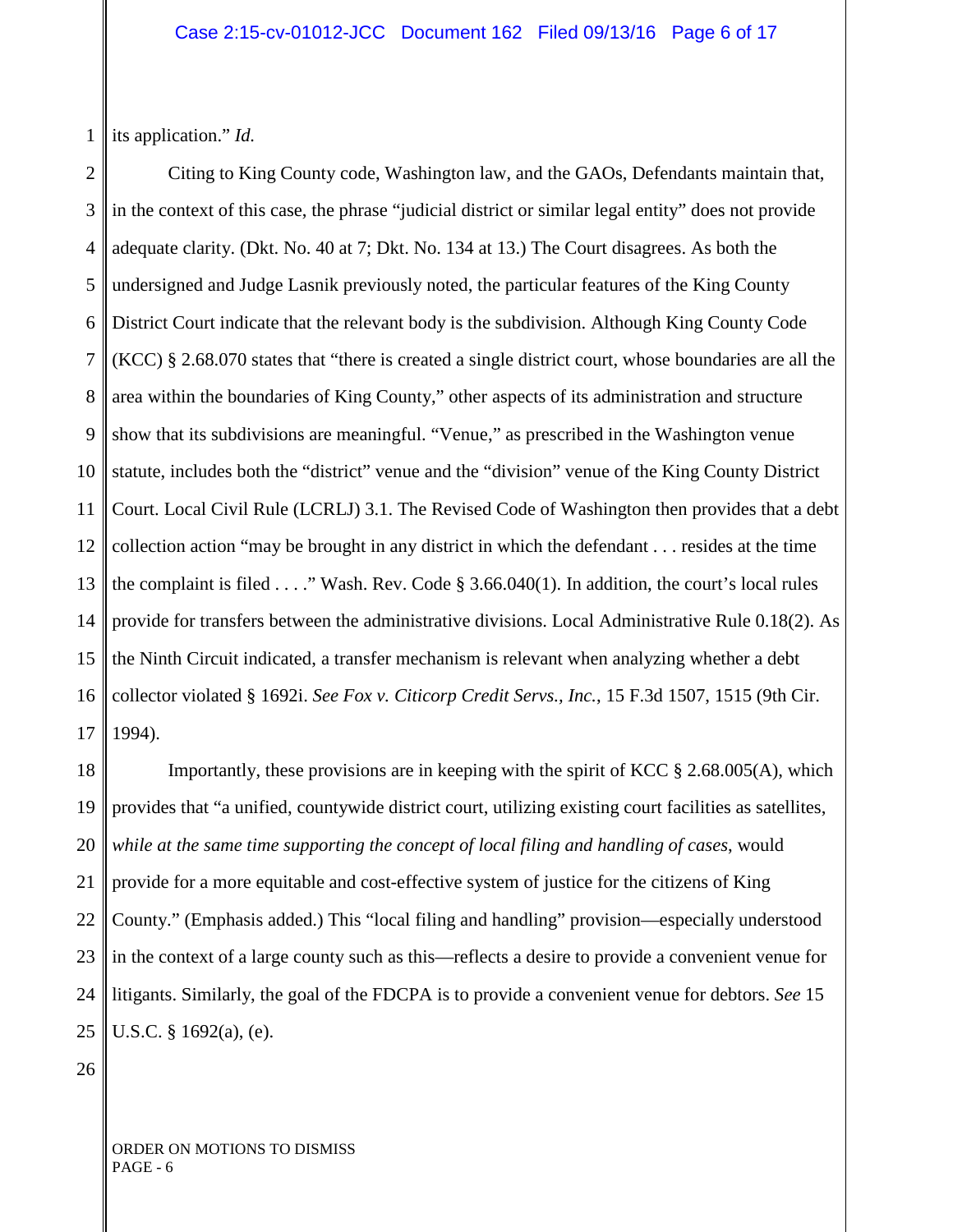1 2 3 4 Thus, when one considers the FDCPA's intent, the  $Suesz^4$  $Suesz^4$  court's interpretation of "judicial district or similar legal entity" as "the smallest geographic area that is relevant for determining venue," and the King County District Court's structure, one can understand that § 1692i requires a debt collector to file in the correct subdivision.

5 6 7 Further, to the extent Defendants argue that the conflict between § 1692i and the GAOs renders the statute vague, they are mistaken. If this were true, every finding of preemption would lead to a finding of vagueness.

8 9 10 11 12 Finally, Defendants rely heavily on the fact that the Judge Lasnik found § 1692i to be ambiguous. But, a statute's ambiguity does not necessarily render it unconstitutional. "Ambiguity is inherent in language, and all laws will have some vagueness." ERWIN CHEMERINSKY, CONSTITUTIONAL LAW: PRINCIPLES AND POLICIES 972 (4th Ed. 2011). The question is one of constitutionality, not crystal clarity.

13

Accordingly, the Court DENIES Defendants' motions to dismiss on vagueness grounds.

14

2. Separation of Powers

15 16 17 18 19 20 21 22 P&D asserts that this Court's interpretation of § 1692i violates the separation of powers between the legislature and the judiciary. (Dkt. No. 61 at 8.) This is so, P&D maintains, because a "court's ability to enforce its own rules and control the disposition of causes on its docket is essential to a court's judicial power and integrity." (*Id.* at 9.) This argument conflates the separation of powers doctrine and the relationship between federal and state law. The two issues are "quite distinct. The subordination of state to federal sovereignty has nothing to do with the allocation of power among coordinate branches of the federal government." *United States v. City of Philadelphia*, 644 F.2d 187, 223 n.2[5](#page-6-0) (3d Cir. 1980).<sup>5</sup>

23

 $\overline{a}$ 

24

<sup>4</sup> *Suesz v. Med-1 Solutions Inc.,* 757 F.3d 636, 644 (7th Cir. 2014).

<span id="page-6-0"></span>25 26 <sup>5</sup> *See also* James B. Thayer, *The Origin and Scope of the American Doctrine of Constitutional Law*, 7 Harv. L. Rev. 129, 136 n.1 (1893) ("But at last the convention, rejecting all these, settled down upon the common expedients of two legislative houses, to be a check upon each other, and of an executive revision and veto, qualified by the legislative power of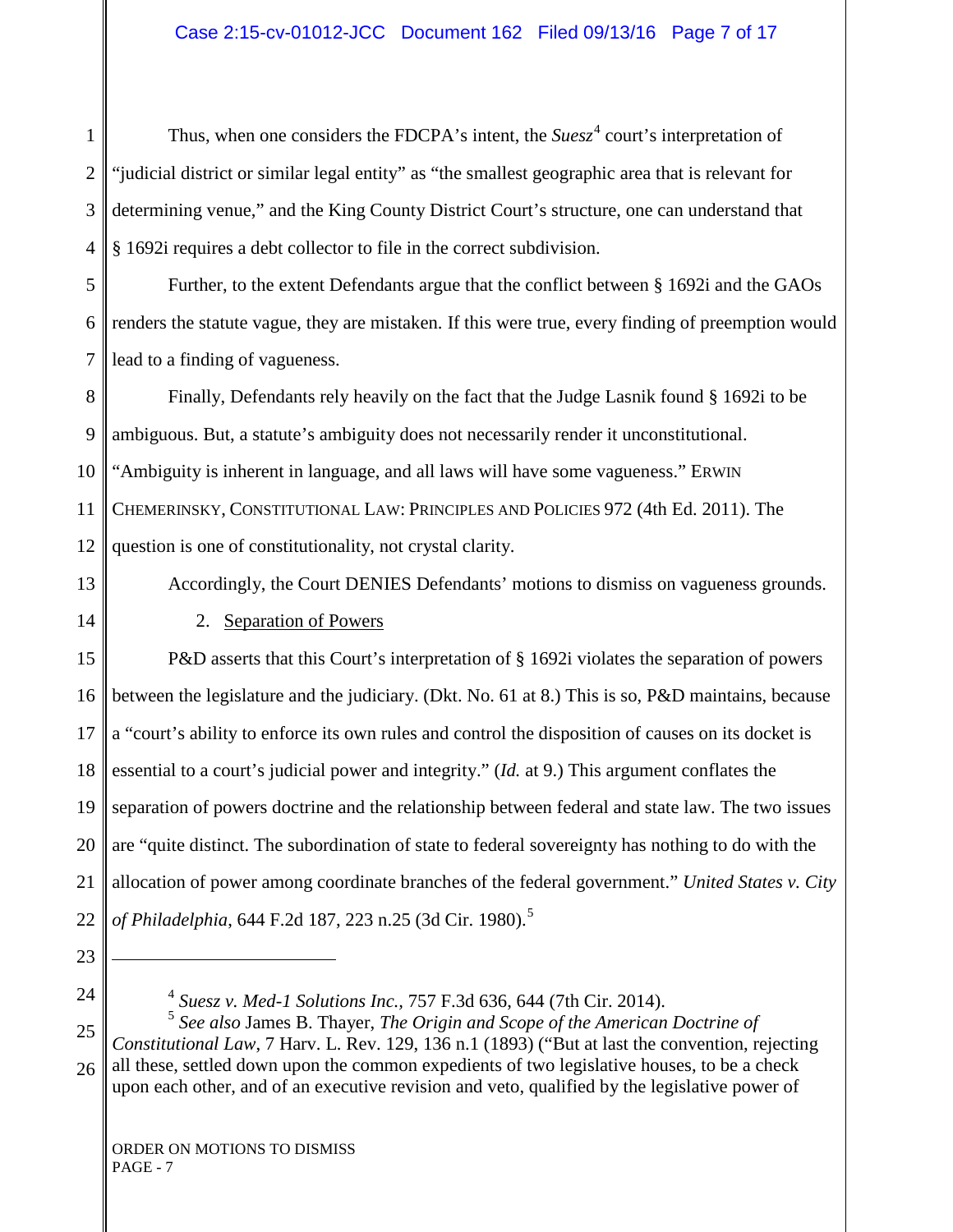| $\mathbf{1}$   | This case does not implicate separation of powers. Rather, it raises an issue of                                                                                                                       |  |  |  |  |
|----------------|--------------------------------------------------------------------------------------------------------------------------------------------------------------------------------------------------------|--|--|--|--|
| $\overline{2}$ | preemption. "Under the Supremacy Clause of the U.S. Constitution, state laws that interfere with                                                                                                       |  |  |  |  |
| 3              | or contradict federal law are invalid." Lensch v. Armada Corp., 795 F. Supp. 2d 1180, 1185                                                                                                             |  |  |  |  |
| $\overline{4}$ | (W.D. Wash. 2011) (citing U.S. Const. art. VI cl. 2). Even if a state law does not explicitly                                                                                                          |  |  |  |  |
| 5              | conflict with federal law, it can be preempted if it "stands as an obstacle to the fulfillment of the                                                                                                  |  |  |  |  |
| 6              | intent and objectives of Congress." Lensch, 795 F. Supp. 2d. at 1185. Federal preemption applies                                                                                                       |  |  |  |  |
| 7              | equally to court orders. See, e.g., Carpenters Pension Trust for S. Calif. v. Kronschnabel, 632                                                                                                        |  |  |  |  |
| 8              | F.2d 745, 747 (9th Cir. 1980) (considering whether ERISA preempted state court order); Metro.                                                                                                          |  |  |  |  |
| 9              | Life Ins. Co. v. McShan, 577 F. Supp. 165 (E.D. Cal. 1983) (concluding that FEGLIA preempted                                                                                                           |  |  |  |  |
| 10             | state court order). To the extent the King County GAOs conflict with § 1692i, they are                                                                                                                 |  |  |  |  |
| 11             | preempted. (See Dkt. No. 26 at 3-4.)                                                                                                                                                                   |  |  |  |  |
| 12             | Regarding federalism considerations, the Seventh Circuit discussed the relationship                                                                                                                    |  |  |  |  |
| 13             | between the FDCPA and state law as follows:                                                                                                                                                            |  |  |  |  |
| 14             | The [FDCPA] does not tell states how to organize or operate their court systems.                                                                                                                       |  |  |  |  |
| 15             | Nor does it directly control court procedures such as venue rules. A debt collector<br>for consumer debts may comply with state law, obtain a perfectly valid state court                              |  |  |  |  |
| 16             | judgment, and simultaneously violate the FDCPA by suing in the wrong venue.                                                                                                                            |  |  |  |  |
| 17             | Suppose, for example, that state law allowed venue in the township where the                                                                                                                           |  |  |  |  |
| 18             | plaintiff does business, and suppose a debt collector filed all its consumer debt<br>collection suits in that township regardless of where the defendants lived or where                               |  |  |  |  |
| 19             | the contracts giving rise to the alleged debts had been signed. Those suits would<br>comply with state law but would violate the FDCPA. Such violations would not                                      |  |  |  |  |
| 20             | undermine the validity of state court judgments in favor of a debt collector, but                                                                                                                      |  |  |  |  |
| 21             | they would provide the basis for federal remedies against the debt collector.                                                                                                                          |  |  |  |  |
| 22             | In essence, then, the FDCPA takes state courts as states choose to structure and                                                                                                                       |  |  |  |  |
| 23             |                                                                                                                                                                                                        |  |  |  |  |
| 24             | reconsideration and enactment by a majority of two-thirds; upon these expedients, and upon the<br>declaration that the constitution, and constitutional laws and treaties, shall be the supreme law of |  |  |  |  |
| 25             | the land, and shall bind the judges of the several States. This provision, as the phrasing of it<br>indicates, was inserted with an eye to secure the authority of the general government as against   |  |  |  |  |
| 26             | the States, i.e., as an essential feature of any efficient Federal system, and not with direct<br>reference to the other departments of the government of the United States itself.").                 |  |  |  |  |
|                |                                                                                                                                                                                                        |  |  |  |  |
|                | ORDER ON MOTIONS TO DISMISS                                                                                                                                                                            |  |  |  |  |

PAGE - 8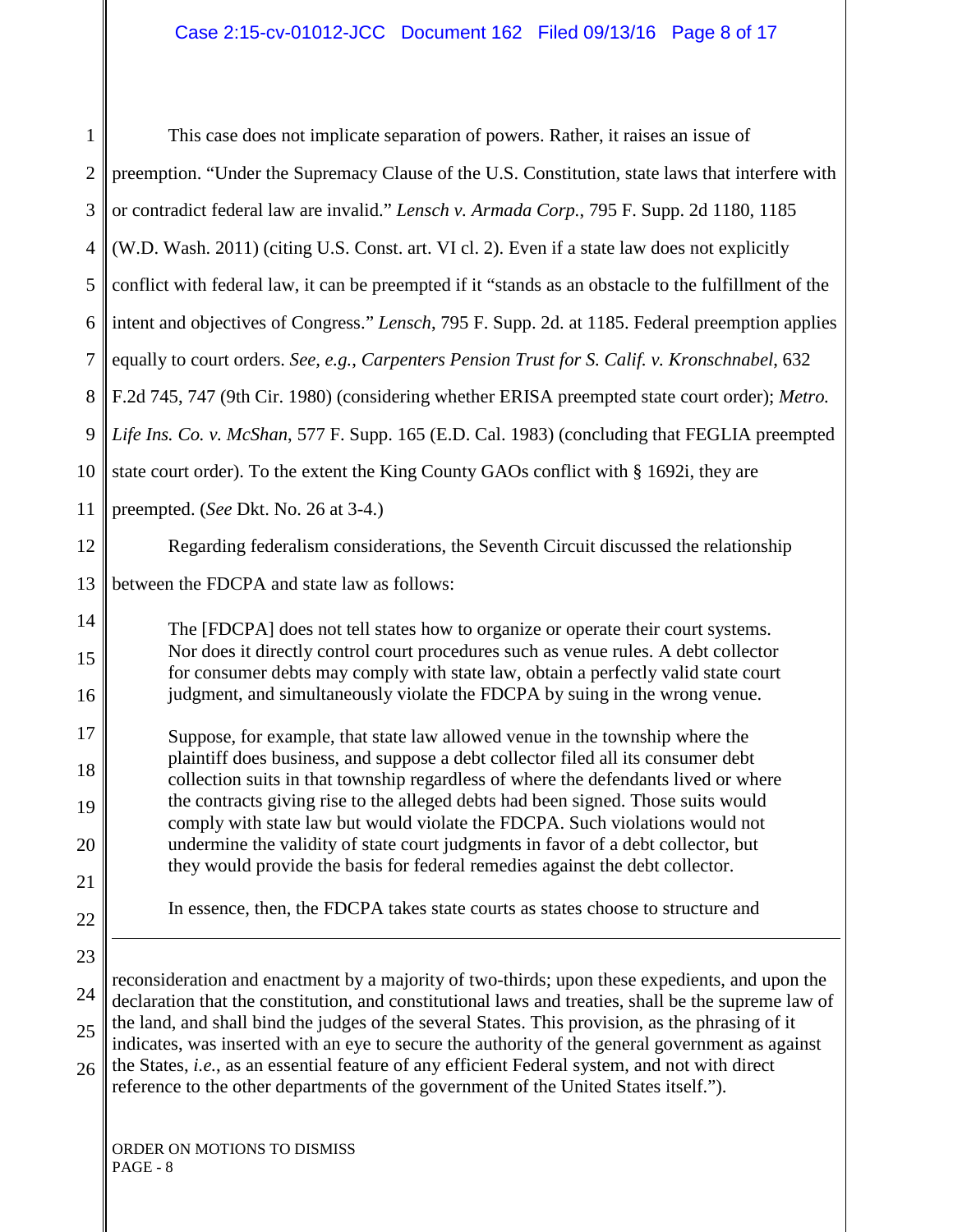### Case 2:15-cv-01012-JCC Document 162 Filed 09/13/16 Page 9 of 17

operate them. Section 1692i then provides federal remedies for violations of the new federal requirements for venue in consumer debt-collection cases covered by the federal law. The remedies are available whether or not the filing of the case complies with state law.

*Suesz v. Med-1 Solutions Inc.,* 757 F.3d 636, 648 (7th Cir. 2014).

The concurrence in *Suesz* commented on a potential federalism issue, noting that "[o]perating a judicial system is a core function of state government" and that "the States have the sovereign authority to structure their court systems and establish their own jurisdictional and procedural rules." *See id.* at 652-53 (Sykes, J., concurring). To resolve this issue, the *Suesz* court reads § 1692i as a penalty on debt collectors who violate the FDCPA—not as a venue rule for state courts to follow. *See id.* at 648; *see also id.* at 652-53 (Sykes, J., concurring). This Court reads the statute similarly: Section 1692i imposes no requirement on state courts, instead obligating debt collectors to refrain from harmful practices.

However, the Court recognizes that its finding of preemption has an impact on the state court's orders. And, the *Suesz* concurrence noted that, practically speaking, there "may not be much difference" between a venue rule for state courts and a damages remedy for violating a federally-prescribed venue rule in state court. *Id.* at 653 (Sykes, J., concurring). While not concluding that the statute was unconstitutional, the concurrence cautioned that § 1692i—even as read by the court—might run afoul of federalism principles. *Id.*

When considering recent instances of congressional action and the Tenth Amendment, the U.S. Supreme Court has focused in large part on the amount of control Congress attempted to exercise. *See, e.g.*, *Reno v. Condon*, 528 U.S. 141 (2000); *Printz v. United States*, 521 U.S. 898 (1997); *New York v. United States*, 505 U.S. 144 (1992); *South Dakota v. Dole*, 483 U.S. 203 (1987). For example, in *Dole*, the Court upheld a conditional grant of federal money because the incentive comprised only five percent of obtainable funds, and thus was not "so coercive as to pass the point at which 'pressure turns into compulsion.'" 483 U.S. at 211 (quoting *Steward Machine Co. v. Davis,* 301 U.S. 548, 590 (1937)). By contrast, in *New York*, the Court held that a federal law impermissibly "commandeer[ed]" state governments by forcing them to participate

ORDER ON MOTIONS TO DISMISS PAGE - 9

1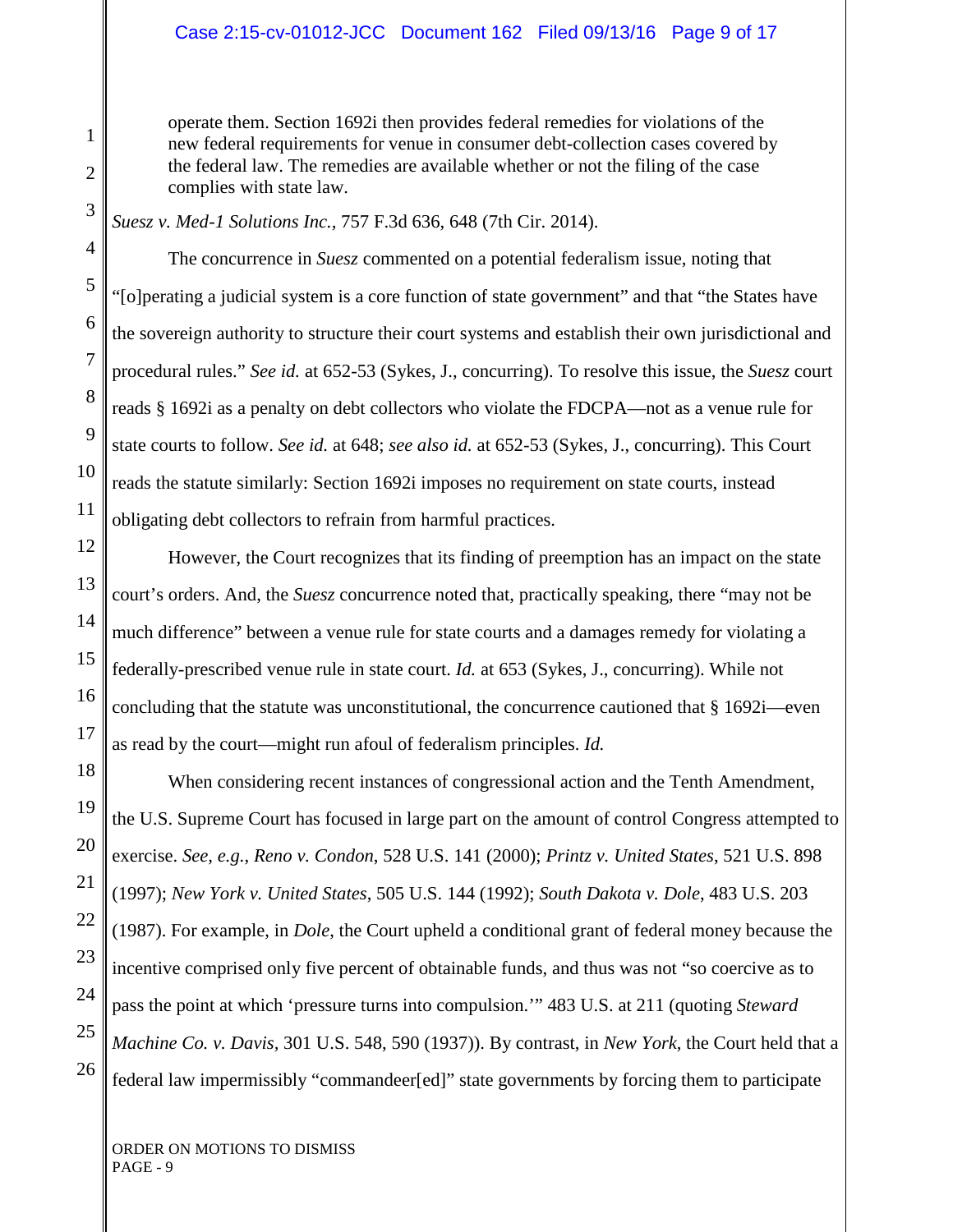1 2 3 4 5 6 7 8 9 10 in a federal regulatory program or accept ownership of radioactive waste. 505 U.S. at 174-76. Similarly, in *Printz*, the Court invalidated a federal provision requiring state law enforcement to conduct background checks on handgun purchasers. 521 U.S. at 935. The Court stated: "We held in *New York* that Congress cannot compel the States to enact or enforce a federal regulatory program. Today we hold that Congress cannot circumvent that prohibition by conscripting the States' officers directly." *Id.* Most recently, in *Reno*, the Court rejected a challenge to a federal statute that prohibited states and private individuals from disclosing personal information gained through departments of motor vehicles. 528 U.S. at 143-44. The Court reasoned that the statute did not violate the principles set forth in *New York* and *Printz* because it established a prohibition of conduct, rather than affirmative requirements. *See id.* at 150-51.

11 12 13 14 15 16 17 18 19 20 Unlike the legislation discussed above, § 1692i does not explicitly dictate state action, either by incentive or command. It places requirements on debt collectors who, unlike the officers in *Printz*, are in no way stand-ins for the State. As for the FDCPA's indirect impact on the State, this Court has determined that, where the King County GAOs and § 1692i conflict, the GAOs are preempted. This indirect result is less coercive than the congressional action in *Printz*, *New York*, and even *Dole*. Moreover, this preemptive effect, like the statute in *Reno*, is merely a prohibition on the state court. It "does not require the [King County District Court] to enact any laws or regulations, and it does not require state officials to assist in the enforcement of federal statutes regulating private individuals." *See Reno*, 528 U.S. at 151. The Court thus concludes that § 1692i, as applied here, does not violate the Tenth Amendment.

21

P&D's motion to dismiss on separation of powers/federalism grounds is DENIED.

22

3. Article III Standing

23 24 25 26 Friedman argues that the Simmons Plaintiffs lack standing to bring their FDCPA claims, because they have not articulated a concrete injury-in-fact. (Dkt. No. 134 at 1-2.) To satisfy Article III's standing requirements, a plaintiff must show that he or she "has suffered an 'injury in fact' that is (a) concrete and particularized and (b) actual or imminent, not conjectural or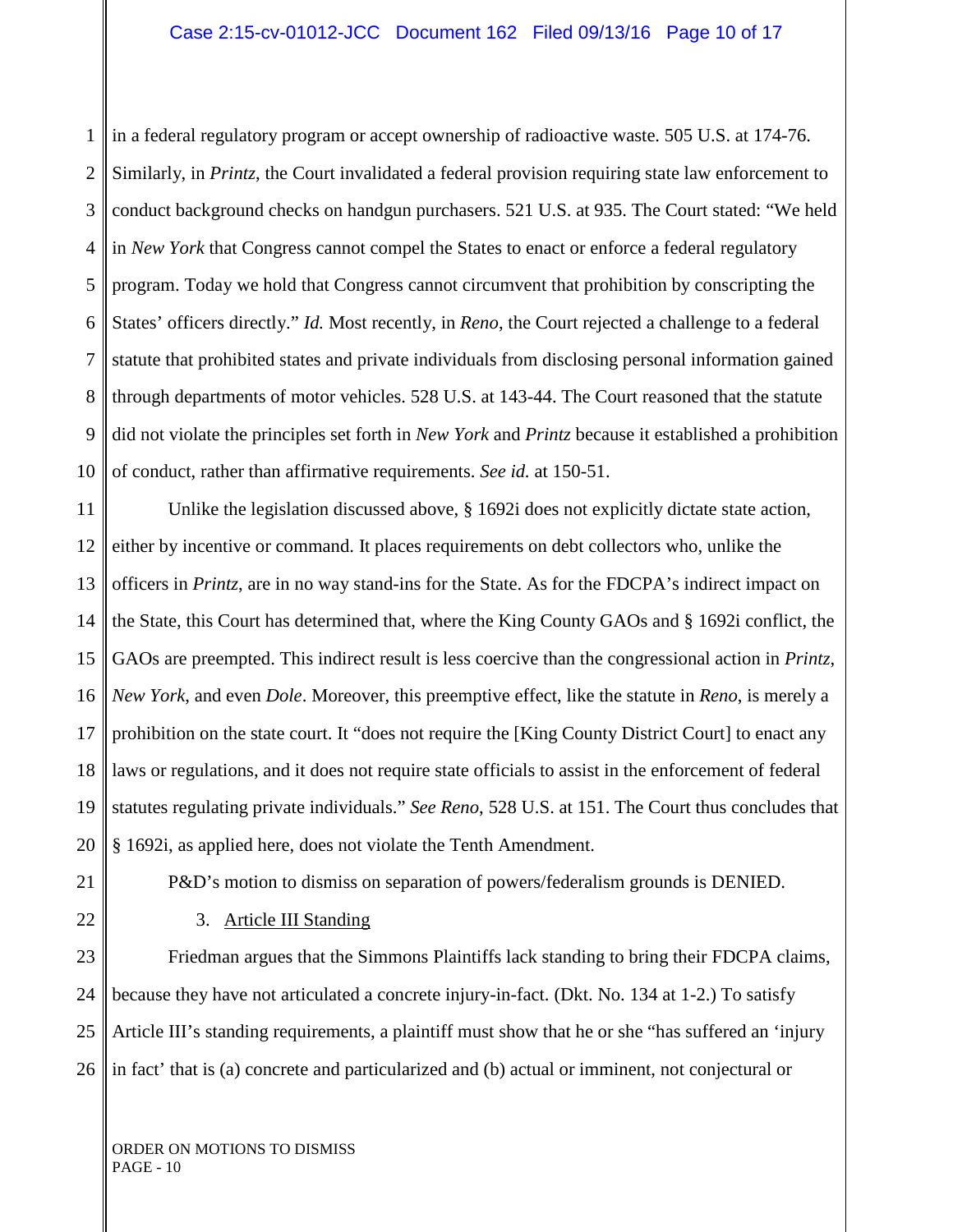1 2 3 4 5 6 hypothetical."[6](#page-6-0) *Friends of the Earth, Inc. v. Laidlaw Envtl. Servs., Inc.*, 528 U.S. 167, 181 (2000). Concreteness and particularization are two separate requirements. *See Spokeo, Inc. v. Robins*, \_\_ U.S. \_\_, 136 S. Ct. 1540, 1548 (2016). "For an injury to be 'particularized,' it 'must affect the plaintiff in a personal and individual way.'" *Id.* (quoting *Lujan v. Defenders of Wildlife*, 504 U.S. 555, 560 n.1 (1992)). "A concrete injury must be *de facto*; that is, it must actually exist." *Spokeo*, 136 S. Ct. at 1548 (internal quotations omitted).

7 8 9 10 11 12 13 14 15 16 17 18 A plaintiff cannot establish standing by merely alleging a "bare procedural violation." *Id.* at 1550. For example, in *Spokeo*, plaintiff Thomas Robins alleged a violation of the Fair Credit Reporting Act (FCRA), which requires consumer reporting agencies to "follow reasonable procedures to assure maximum possible accuracy of" consumer reports. *Id.* at 1545; 15 U.S.C. § 1681e(b). Robins discovered that defendant Spokeo, Inc. had a consumer profile on him that contained the following incorrect information: "he is married, has children, is in his 50's, has a job, is relatively affluent, and holds a graduate degree." *Spokeo*, 136 S. Ct. at 1546. The Ninth Circuit concluded that Robins established standing because he "allege[d] that Spokeo violated *his* statutory rights, not just the statutory rights of other people." *Id.* at 1548. The Supreme Court remanded the case, reasoning that the Ninth Circuit considered only particularization, not concreteness. *Id.* at 1548-50. In reaching this conclusion, the Court noted that "not all inaccuracies cause harm or present any material risk of harm." *Id.* at 1550.

19 20 21 22 The *Spokeo* Court clarified, though, that concrete is "not necessarily synonymous" with tangible. *Id.* at 1549 ("Although tangible injuries are perhaps easier to recognize, we have confirmed in many of our previous cases that intangible injuries can nevertheless be concrete."). The Court explained that, in "determining whether an intangible harm constitutes injury in fact,

- 23
- <span id="page-10-0"></span>24

 $\overline{a}$ 

25 26  $<sup>6</sup>$  A plaintiff must also show that "the injury is fairly traceable to the challenged action of</sup> the defendant" and that "it is likely, as opposed to merely speculative, that the injury will be redressed by a favorable decision." *Friends of the Earth, Inc. v. Laidlaw Envtl. Servs., Inc.*, 528 U.S. 167, 181 (2000). These requirements have not been raised here.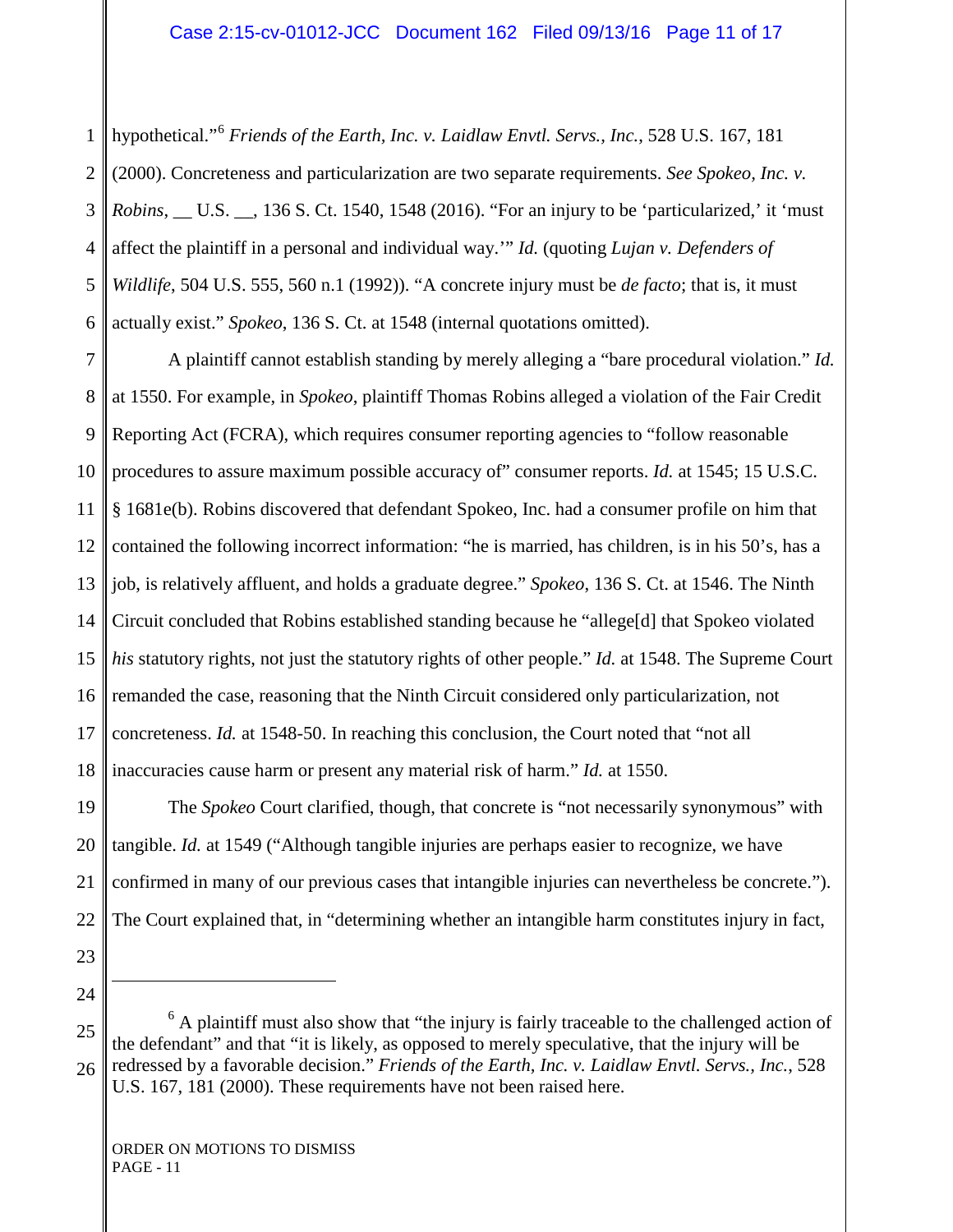| $\mathbf{1}$   | both history and the judgment of Congress play important roles." <i>Id.</i> "Congress may 'elevat[e] to                                                                      |  |  |  |
|----------------|------------------------------------------------------------------------------------------------------------------------------------------------------------------------------|--|--|--|
| $\overline{2}$ | the status of legally cognizable injuries concrete, <i>de facto</i> injuries that were previously                                                                            |  |  |  |
| 3              | inadequate in law." Id. (quoting Lujan, 504 U.S. at 578). Accordingly, "the violation of a                                                                                   |  |  |  |
| 4              | procedural right granted by statute can be sufficient in some circumstances to constitute injury in                                                                          |  |  |  |
| 5              | fact." Spokeo, 136 S. Ct. at 1549.                                                                                                                                           |  |  |  |
| 6              | Since Spokeo, the Eleventh Circuit and multiple district courts have considered whether a                                                                                    |  |  |  |
| 7              | violation of the FDCPA itself confers standing on a plaintiff, and they have answered that                                                                                   |  |  |  |
| 8              | question in the affirmative:                                                                                                                                                 |  |  |  |
| 9<br>10        | "The invasion of Church's right to receive the disclosures is not hypothetical or<br>$\bullet$<br>uncertain; Church did not receive information to which she alleges she was |  |  |  |
| 11             | entitled. While this injury may not have resulted in tangible economic or physical<br>harm that courts often expect, the Supreme Court has made clear an injury need         |  |  |  |
| 12             | not be tangible to be concrete. Rather, this injury is one that Congress has<br>elevated to the status of a legally cognizable injury through the FDCPA."                    |  |  |  |
| 13             | Church v. Accretive Health, Inc., _ Fed. Appx. _, 2016 WL 3611543 at *3<br>(11th Cir. 2016).                                                                                 |  |  |  |
| 14             | "The FDCPA unambiguously grants recipients of debt-collection communications                                                                                                 |  |  |  |
| 15             | (such as Prindle) a right to be free from abusive collection practices. In other<br>words, § 1692e of the FDCPA 'create[s] a private duty owed personally to' a              |  |  |  |
| 16             | consumer to refrain from using false, deceptive, or misleading means or<br>representations in attempting to collect a debt. As such, because Prindle had a                   |  |  |  |
| 17<br>18       | personal statutory right to be free from abusive debt-collection practices, and<br>because she has alleged facts plausibly showing that Carrington violated that             |  |  |  |
| 19             | right, she 'need not allege any additional harm."<br>Prindle v. Carrington Mortg. Servs., LLC, 2016 WL 4369424 at *11 (M.D. Fla.                                             |  |  |  |
| 20             | Aug. 16, 2016) (quoting Spokeo, 136 S. Ct. at 1549, 1554).                                                                                                                   |  |  |  |
| 21             | "Plaintiff's injury is also the unlawful disclosure of legally protected<br>information. [B]oth history and the judgment of Congress demonstrate that the                    |  |  |  |
| 22             | unlawful disclosure of legally protected information is a concrete harm that is                                                                                              |  |  |  |
| 23             | sufficient to confer standing."<br>Daubert v. Nra Grp., LLC, 2016 WL 4245560 at *4 (M.D. Pa. Aug. 11, 2016).                                                                 |  |  |  |
| 24             | "SLS's alleged failure to provide the Quinns with information required under the                                                                                             |  |  |  |
| 25             | FDCPA constitutes a sufficiently concrete harm for purposes of Article III<br>standing."                                                                                     |  |  |  |
| 26             | Quinn v. Specialized Loan Servicing, LLC, 2016 WL 4264967 at *5 (N.D. Ill.                                                                                                   |  |  |  |
|                | ORDER ON MOTIONS TO DISMISS                                                                                                                                                  |  |  |  |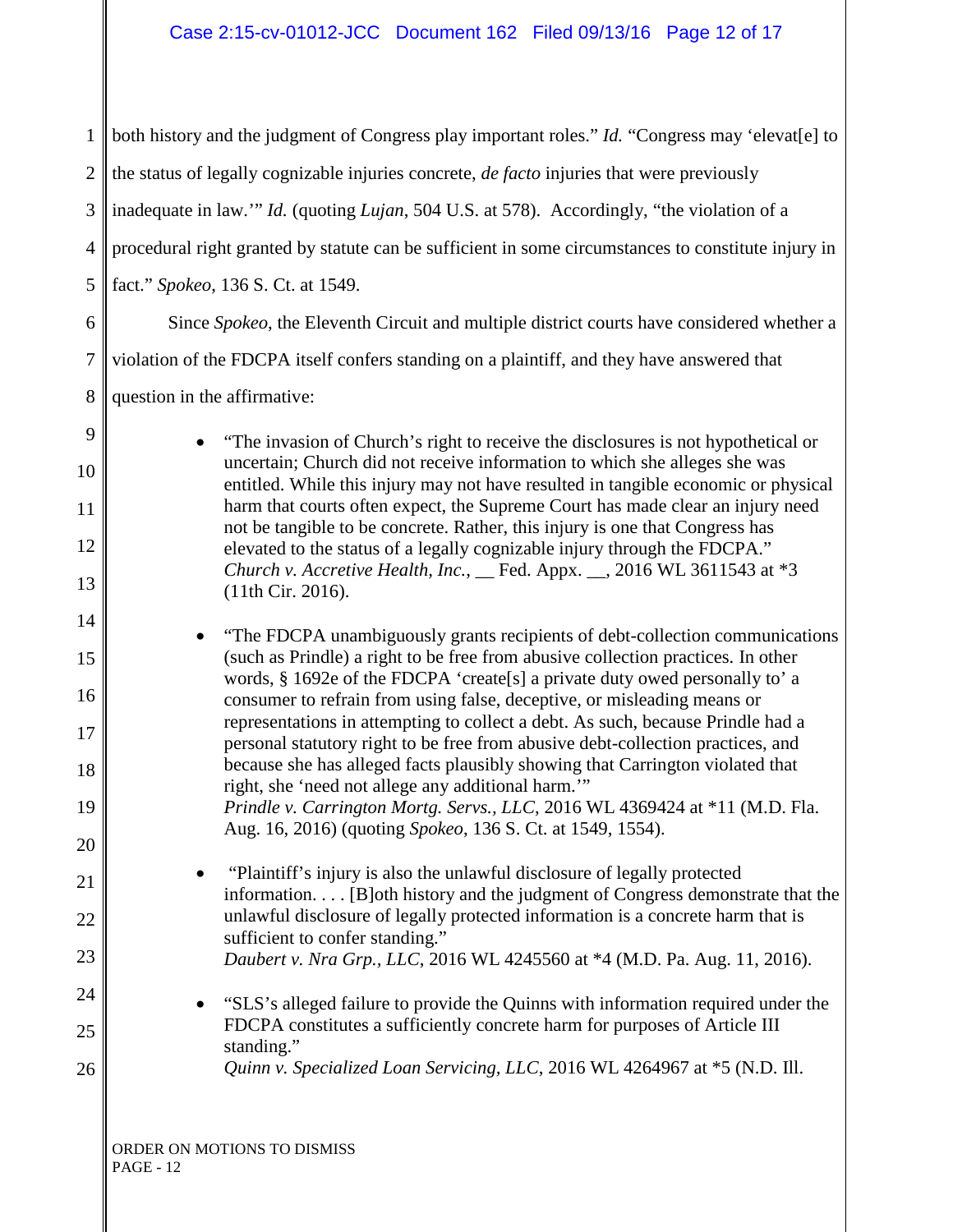## Aug. 11, 2016).

| 1              | Aug. II, 2010.                                                                                                                                                                                                                                           |
|----------------|----------------------------------------------------------------------------------------------------------------------------------------------------------------------------------------------------------------------------------------------------------|
| $\overline{2}$ | "Through the FDCPA, Congress created statutory legal rights to be free from<br>certain abusive debt collection practices and a debt collector's violation of those                                                                                       |
| 3              | rights may constitute a concrete and particularized injury Plaintiff's lawsuit<br>does not seek to merely vindicate an interest in defendant's procedural                                                                                                |
| $\overline{4}$ | compliance with the FDCPA; rather, plaintiff's suit is based on her claim that                                                                                                                                                                           |
| 5              | defendant violated her substantive rights under the FDCPA by its conduct and<br>communications regarding plaintiff's debt."                                                                                                                              |
| 6              | <i>Irvine v. I.C. Sys., Inc.,</i> __ F. Supp. 3d. __, 2016 WL 4196812 at *3 (D. Co. July<br>29, 2016).                                                                                                                                                   |
| $\overline{7}$ |                                                                                                                                                                                                                                                          |
| 8              | "Plaintiff has statutorily-created rights to be free from a debt collector's<br>inappropriate attempts to collect a debt that he is no longer responsible for; to be<br>free from being contacted from a debt collector who knows he is represented; and |
| 9<br>10        | to be free from being subjected to false, deceptive, unfair, or unconscionable<br>means to collect a debt."                                                                                                                                              |
|                | McCamis v. Servis One, Inc., 2016 WL 4063403 at *2 (M.D. Fla. July 29, 2016).                                                                                                                                                                            |
| 11             | "Congress, through the FDCPA, entitled the plaintiff to certain information, and                                                                                                                                                                         |
| 12             | thus an alleged invasion of this right is not hypothetical or uncertain."                                                                                                                                                                                |
| 13             | Dickens v. GC Servs. Ltd. P'ship, 2016 WL 3917530 at *2 (M.D. Fla. July 20,<br>2016).                                                                                                                                                                    |
| 14             |                                                                                                                                                                                                                                                          |
| 15             | "Here, although Lane concedes that he did not suffer actual monetary damages,<br>the complaint does allege that the correspondence sent by Bayview contained                                                                                             |
| 16             | 'threats which override Plaintiff[']s rights found in the above stated<br>correspondences,' namely, the right to verification. The concrete harm, then, is                                                                                               |
| 17             | the loss of the right to verification, which is enough to satisfy the concreteness<br>requirement of Article III standing."                                                                                                                              |
| 18             | Lane v. Bayview Loan Servicing, LLC, 2016 WL 3671467 at *5 (N.D. Ill. July 11,                                                                                                                                                                           |
| 19             | 2016).                                                                                                                                                                                                                                                   |
| 20             | "The incorrect information contained in the complaint could have affected the<br>litigation strategy that Tourgeman and his lawyer chose to pursue, could have                                                                                           |
| 21             | potentially led to lost opportunities to settle the debt, and could have exposed                                                                                                                                                                         |
| 22             | Tourgeman to the possibility a default judgment. These scenarios are all examples<br>of actual harm that Tourgeman was at risk of facing because of the inaccuracies in                                                                                  |
| 23             | the complaint he received, therefore the concreteness requirement for Article III<br>standing has been satisfied."                                                                                                                                       |
| 24             | Tourgeman v. Collins Financial Servs., Inc., __ F. Supp. 3d __, 2016 WL<br>3919633 at *3 (S.D. Cal. June 16, 2016).                                                                                                                                      |
| 25             |                                                                                                                                                                                                                                                          |
| 26             | The Court finds this approach persuasive and sound, and adopts it here. The goal of the                                                                                                                                                                  |
|                | FDCPA is to protect consumers from certain harmful practices; it logically follows that those                                                                                                                                                            |
|                |                                                                                                                                                                                                                                                          |
|                | ORDER ON MOTIONS TO DISMISS                                                                                                                                                                                                                              |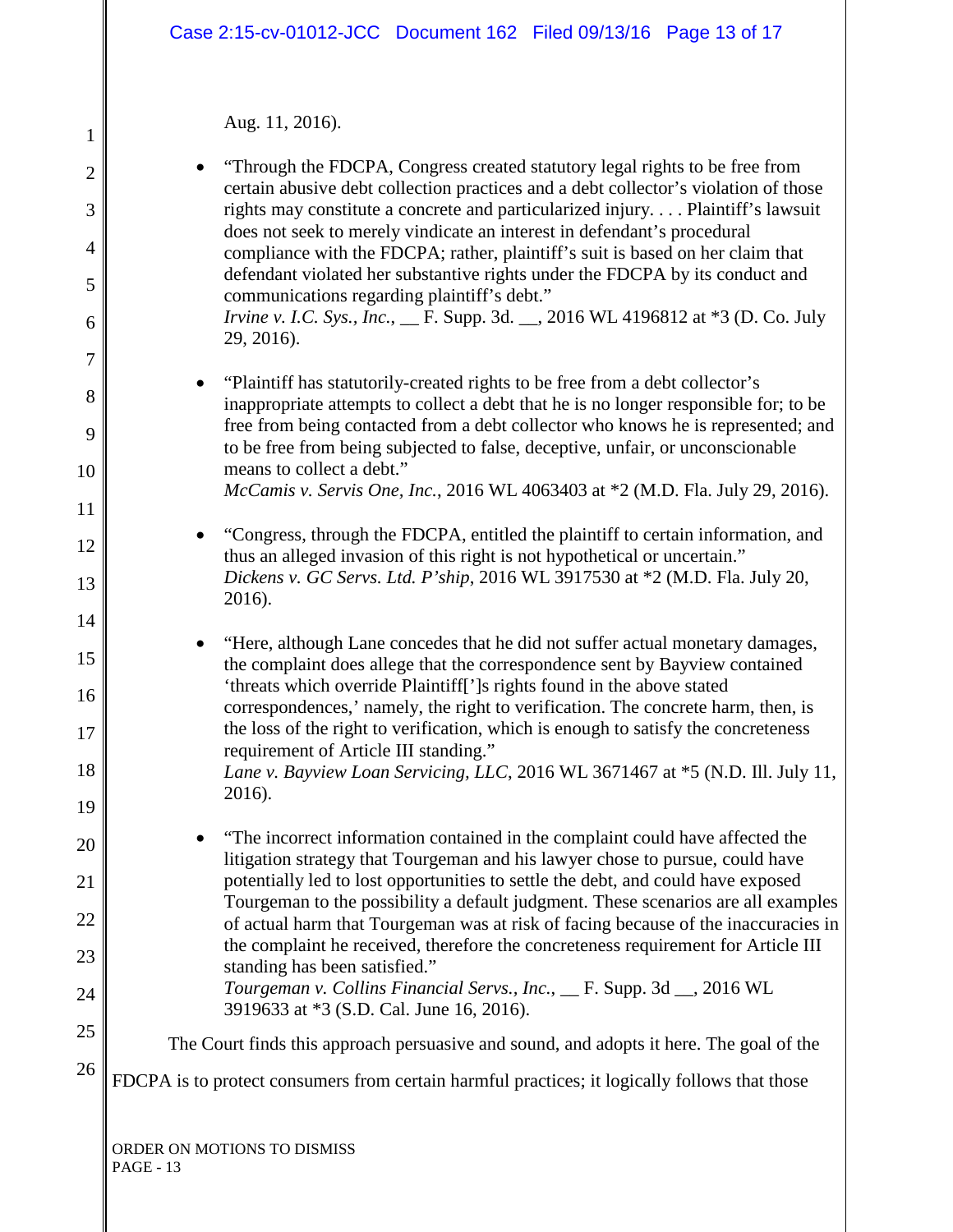1 2 3 4 5 6 7 8 9 10 11 12 13 14 15 16 17 18 19 20 21 22 23 24 25 26 practices would themselves constitute a concrete injury. *See* 15 U.S.C. § 1692(a), (e); *accord Brown v. Transurban USA, Inc.*, 144 F. Supp. 3d 809, 827 (E.D. Va. 2015) ("The 'injury in fact' suffered by Plaintiffs under the FDCPA is not any actual economic loss, but rather being subjected to the allegedly 'unfair and abusive practices' of the Collection Defendants."). Friedman argues that a venue choice dictated by court order does not amount to an abusive or deceptive practice, and thus the right to be free from abusive debt collection practices is not implicated here. (*See* Dkt. No. 149 at 5.) But even if a debt collector's motives are not nefarious, consumers may still experience the underlying harm of having to defend suits "in courts which are so distant or inconvenient that consumers are unable to appear." *See* S. Rep. No. 95-382, at 1 (1977). While these consolidated cases may not present a classic example of forum abuse, the Court finds that the intent behind the FDCPA is still implicated. By alleging a violation of  $\S$  1692i, the Simmons Plaintiffs articulated a concrete harm.<sup>[7](#page-10-0)</sup> Friedman's motion to dismiss on standing grounds is DENIED. 4. Join King County as Necessary Party The Merchant Defendants and Friedman argue that, if the FDCPA claims are not dismissed, King County must be joined as a necessary party under Fed. R. Civ. P. 19. (Dkt. No. 40 at 14; Dkt. No. 134 at 15.) Under Rule 19: A person who is subject to service of process and whose joinder will not deprive the court of subject-matter jurisdiction must be joined as a party if: (A) in that person's absence, the court cannot accord complete relief among existing parties; or  $\overline{a}$  $<sup>7</sup>$  The Simmons Plaintiffs also allege that default judgments was entered against them "for"</sup> the principal amounts claimed, plus prejudgment interest, statutory attorney fees, a case filing fee, ex parte fee, and service of process fee, plus post-judgment interest at 12% per annum." (C16-0794-JCC, Dkt. No. 1 at 3-4.) It is conceivable that the distance of the venue impeded their responses, thus also causing economic harm. This was not explicitly alleged, however.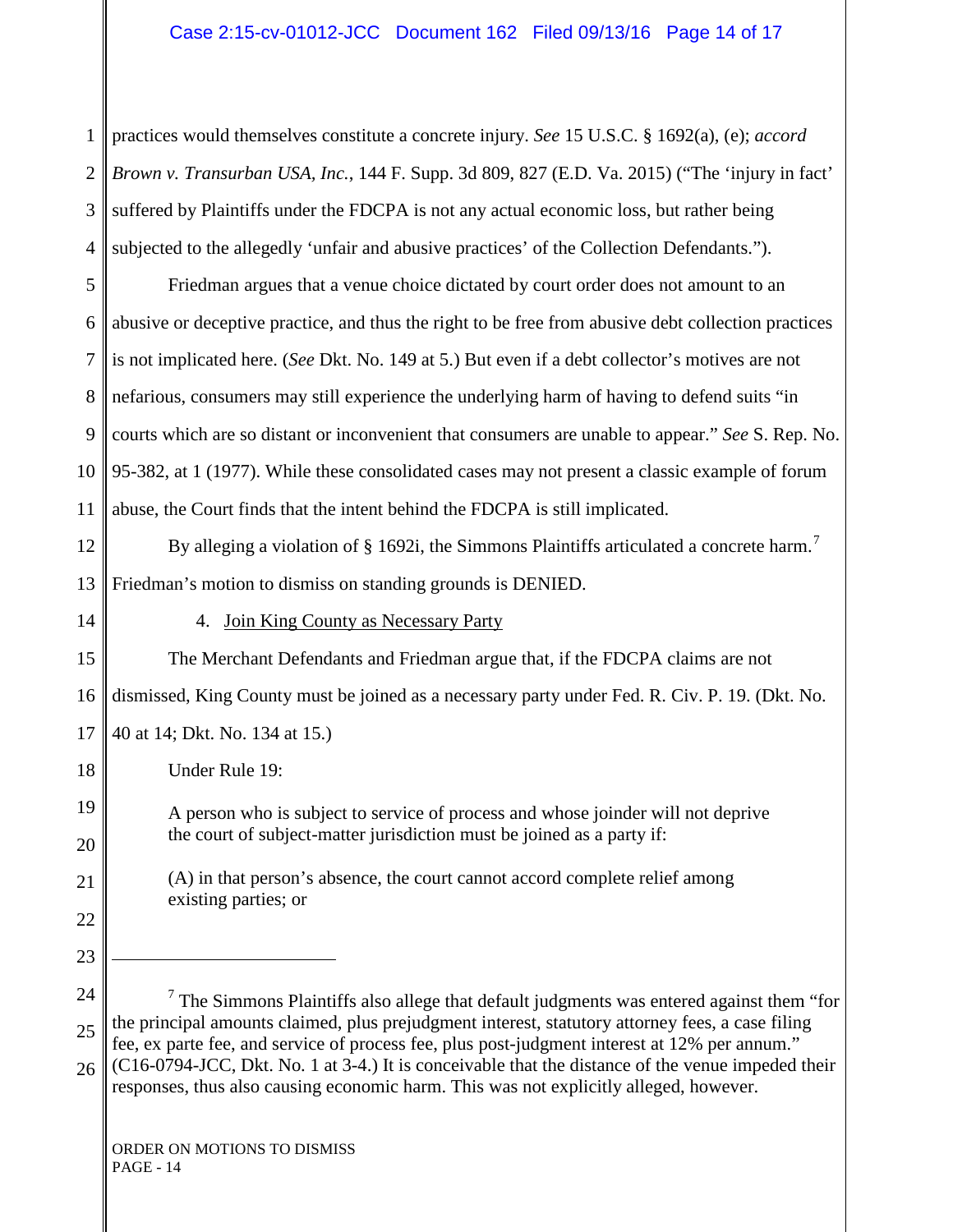(B) that person claims an interest relating to the subject of the action and is so situated that disposing of the action in the person's absence may:

> (i) as a practical matter impair or impede the person's ability to protect the interest; or

> (ii) leave an existing party subject to a substantial risk of incurring double, multiple, or otherwise inconsistent obligations because of the interest.

Fed. R. Civ. P. 19(a).

Defendants rely on subsection (B), arguing that failure to join King County would impair or impede King County's ability to protect its interest in its court rules and orders. (Dkt. No. 40 at 14-15; Dkt. No. 134 at 15-16.) Plaintiffs respond that Rule 19 does not apply here, because King County has not "claim[ed] an interest relating to the subject of the action." (Dkt. No. 51 at 3; Dkt. No. 146 at 15.)

Generally speaking, "[w]here a party is aware of an action and chooses not to claim an interest, the district court does not err by holding that joinder was 'unnecessary.'" *Altmann v. Austria*, 317 F.3d 954, 971 (9th Cir. 2002); *see also United States v. Bowen*, 172 F.3d 682, 689 (9th Cir. 1999) ("Joinder is contingent . . . upon an initial requirement that the absent party claim a legally protected interest relating to the subject matter of the action."). However, the Ninth Circuit has held that a "public entity has an interest in a lawsuit that could result in the invalidation or modification of one of its ordinances, rules, regulations, or practices." *Equal Emp't Opportunity Comm'n v. Peabody West. Coal Co.*, 610 F.3d 1070, 1082 (9th Cir. 2010). The *Peabody* court reached this conclusion despite the fact the public entity in that case did not explicitly claim an interest in the litigation. *See id.*

Here, the Court has determined that King County GAOs are preempted to the extent they conflict with federal law; thus, their validity is in question. Under *Peabody*, King County has an interest in this lawsuit.

Plaintiffs protest that *Peabody* is not on point, because there, the Ninth Circuit relied on subsection (A) of Rule 19 to conclude that the court could not accord complete relief among the existing parties. (Dkt. No. 51 at 16; Dkt. No. 146 at 16.) While the *Peabody* court did make such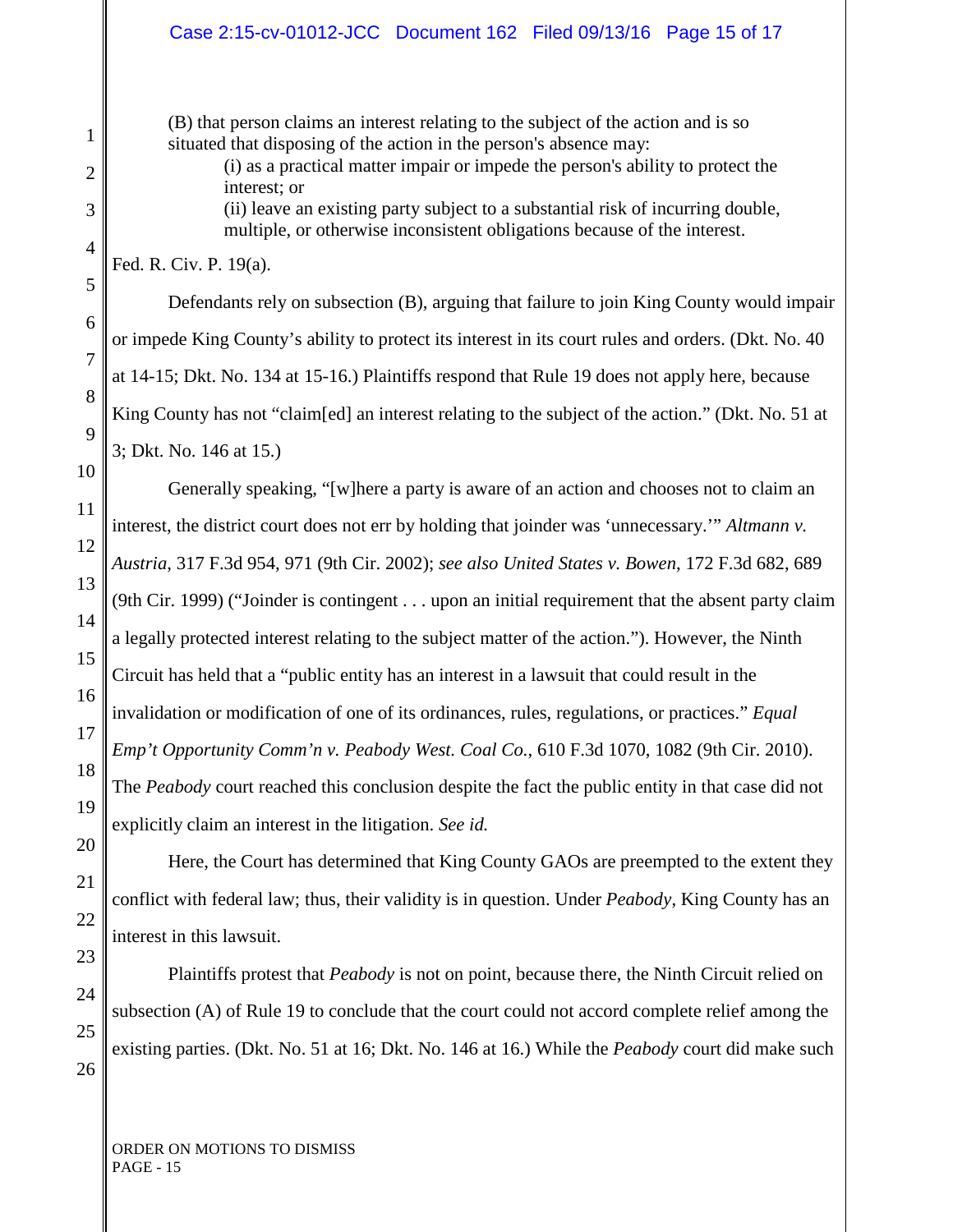1 2 3 a finding under Rule  $19(a)(1)(A)$ , it also specifically stated that "under Rule  $19(a)(1)(B)$ , the [public entity] has an interest in the subject matter of this action." *See* 610 F.3d at 1081-82. This is a distinct conclusion that applies to the question currently before the Court.

4 5 6 7 8 Plaintiffs also cite *In re County of Orange*, 262 F.3d 1014, 1023 (9th Cir. 2001), where the Ninth Circuit held that certain public entities were not necessary parties "unless [they] themselves claim[ed] that they have such an interest." But in *Orange*, there was no risk that any rule or practice established by the entities would be impacted. *See id.* at 1022-23. *Orange* is thus distinct from this case.

9 10 11 *Peabody* establishes that the "claim of interest" requirement is satisfied here. Accordingly, King County is a necessary party that must be joined. The Court GRANTS the Merchant Defendants' and Friedman's motions to this effect.

#### 12 13 14 15 16 17 18 19 20 21 22 23 24 25 26 ORDER ON MOTIONS TO DISMISS **III. CONCLUSION** For the foregoing reasons, the Court rules on the motions as follows: 1. The Merchant Defendants' motion (Dkt. No. 40) is DENIED as to vagueness and GRANTED as to joining King County as a necessary party; 2. P&D's motion (Dkt. No. 61) is DENIED as to its interpretation of § 1692i, vagueness, separation of powers/federalism, and the WCPA, and GRANTED as to Auxier's civil conspiracy claim; 3. Asset's motion (Dkt. No. 133) is DENIED in full; and 4. Friedman's motion (Dkt. No. 134) is DENIED as to vagueness, standing, and the WCPA, and GRANTED as to joining King County as a necessary party. // // // // //

PAGE - 16